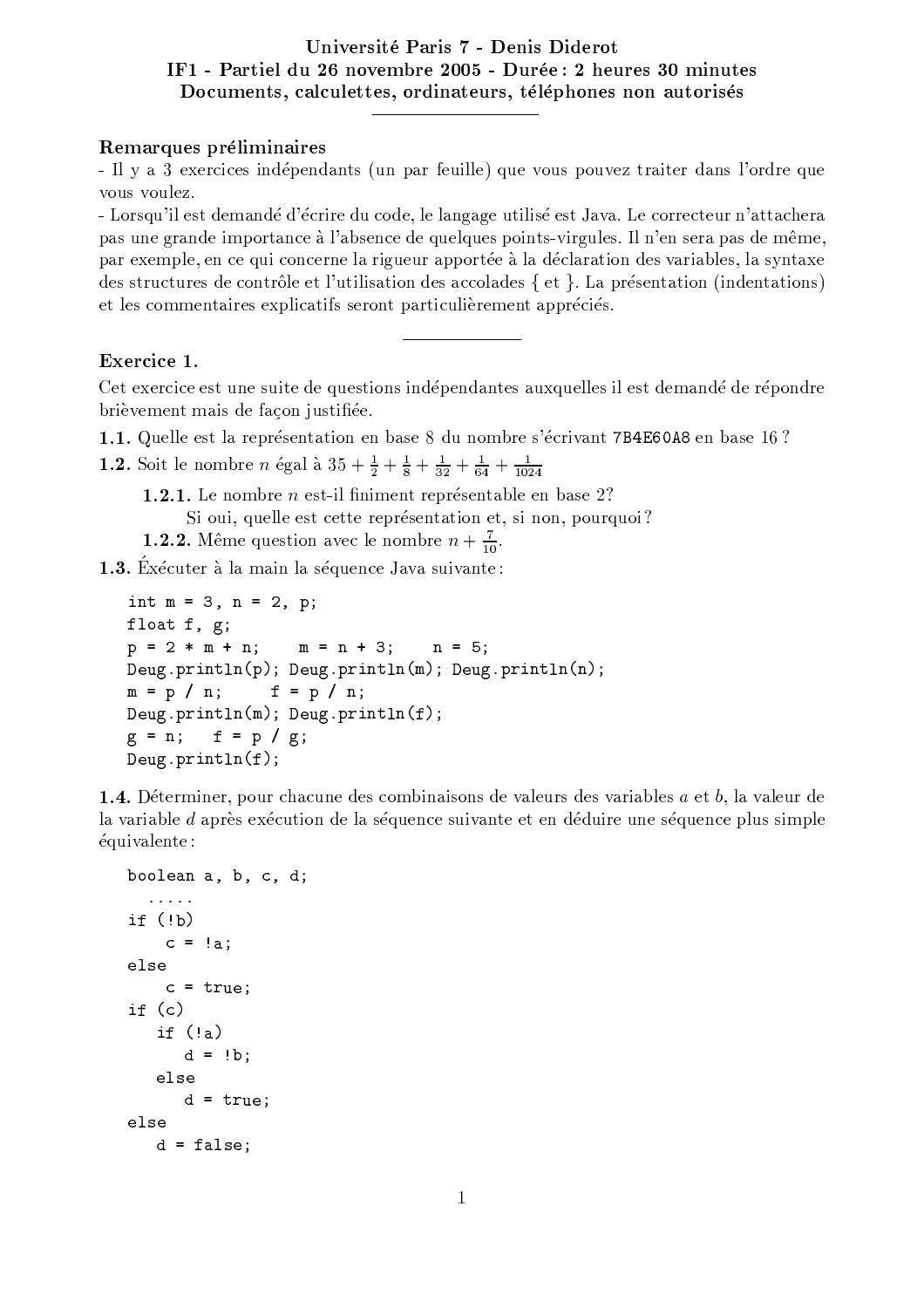# Exercice 2.

On dispose de  $m$  pièces de 50 centimes, de  $n$  pièces de 20 centimes et de  $p$  pièces de 10 centimes (dans tout cet exercice, on supposers que  $p$  est non nul).

On s'intéresse au paiement de sommes sans rendu de monnaie avec un tel assortiment de pièces.

2.1. Exprimer, sous forme d'une expression arithmétique Java, la somme maximale que l'on peut espérer payer avec cet assortiment de pièces.

2.2. Ne disposant pas de pièces de 1, 2 et 5 centimes, un certain nombre de sommes ne sont pas payables a priori (celles non multiples de 10), en plus de celles supérieures à la somme maximale précédente.

Exprimer au moven d'une expression logique, combinant ces conditions, une condition  $n\acute{e}$ cessaire pour qu'une somme donnée soit susceptible d'être payée.

2.3. Exprimer, sous forme algorithmique simple, une stratégie de paiement d'une somme s avec un nombre minimum de pièces pour un assortiment donné de pièces de 50, 20 et 10 centimes si le paiement est possible et qui détecte l'impossibilité de réaliser le paiement.

*Indication*. On prendra par ordre décroissant des valeurs des pièces, le maximum de pièces possibles. On admettra que cette stratégie donne une solution si le paiement est possible (cela en raison de l'hypothèse qu'on dispose d'au moins une pièce de 10 centimes).

2.4. Ecrire un programme Java complet (c'est-à-dire dont la compilation conduit à du code exécutable par la commande java):

- qui lit les nombres  $m, n$  et  $p$  et la somme  $s$  à payer;
- qui contient la définition d'une fonction (méthode static) verif
	- renvoyant la valeur booléenne true si les paramètres  $m, n, p$  et s sont des entiers positifs ou nuls (sauf p qui doit être non nul) qui satisfont les conditions nécessaires pour que le paiement soit envisageable;
	- renvoyant la valeur false sinon;
- $\bullet$  qui utilise la stratégie décrite en 2.3 pour chercher une solution (si la vérification précédente est correcte);
- qui affiche une solution s'il en existe et un message particulier s'il n'y en a pas.